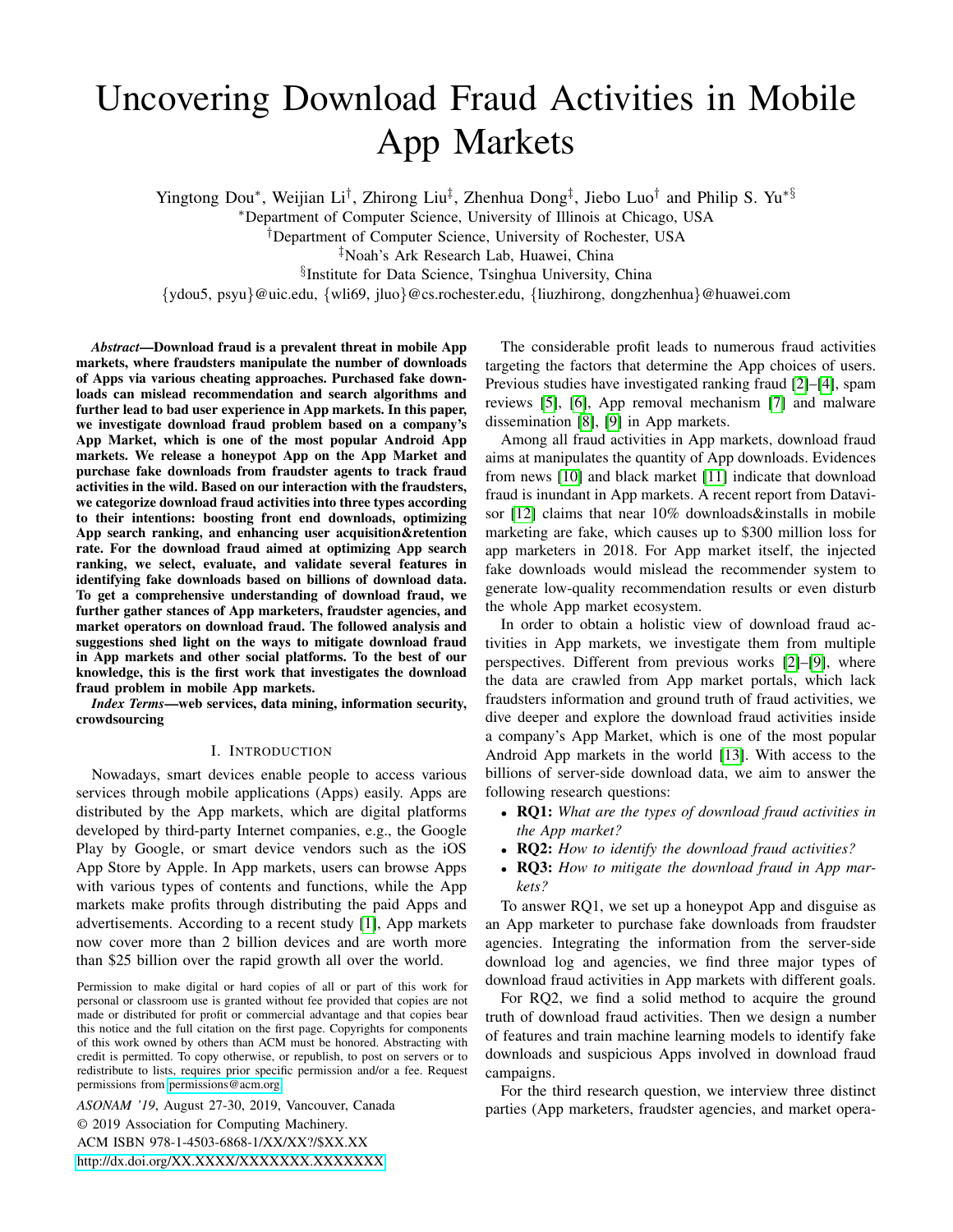tors) related to App download fraud activities. Based on their stances and our analysis, we offer several guidance and suggestions for preventing the download fraud from the perspectives across security, App market operation, and advertisement.

In summary, our work makes three major contributions:

- We investigate and categorize the download fraud activities in three different types under an industrial setting. To the best of our knowledge, it is the first work to conduct comprehensive investigations on download fraud in mobile App markets. (Section [III.](#page-1-0))
- We propose new features as well as adapting features from previous works in identifying fake downloads. The experiment on a large scale industrial dataset extracts a number of informative features and discover meaningful patterns of fraud activities. (Section [IV.](#page-3-0))
- We interview and present the stances of three parties involved in download fraud activities, as well as our suggestions on mitigating download fraud and building a better App market ecosystem. (Section [V.](#page-5-0))

#### II. RELATED WORK

Our work lies on three major research topics: App markets security, click fraud detection, and black market investigation.

Previous works have investigated various kinds of security issues in App markets. Chen [\[8\]](#page-7-6) and Rahman [\[9\]](#page-7-7) analyzed malware dissemination in Google Play. Zhu [\[3\]](#page-7-12) and Chen [\[4\]](#page-7-2) studied the suspicious Apps involved in search ranking in iOS App Store. Li et al. [\[6\]](#page-7-4) delved crowdsourced spam reviews in both Google Play and iOS App Store. Potharaju et al. [\[14\]](#page-7-13) gave a longitudinal analysis of Apps in Google Play and provided suggestions on detecting search ranking fraud. According to [\[15\]](#page-7-14), Google Play does not eliminate all fake downloads. Moreover, few previous works have investigated this problem either. It is mainly due to the lack of the ground truth of fraud activities. The data crawled from the front end, which has limited information, also hinders previous work for a comprehensive study on the download fraud. In this work, with server-side data and device vendor information as the ground truth, we could take a holistic approach to probe the download fraud in App market.

The outcome of download fraud is similar to click fraud, which is a type of fraud that occurs in pay-per-click online advertising [\[16\]](#page-7-15). Click fraudsters usually inject fake clicks to target URLs using click bots and steal money from advertisers. To detect click fraud, Pearce et al. [\[16\]](#page-7-15) employed peerto-peer measurements, command-and-control telemetry, and contemporaneous click data to analyze click fraud on botnets. Oentaryo et al. [\[17\]](#page-7-16) devised various temporal and statistical patterns to detect click fraud in online advertising. Cao et al. [\[18\]](#page-7-17) leveraged behavior features and click patterns to detect spam URL sharing. The download fraud we investigated in this paper is more complicated than click fraud (i.e., mixed with human and bot activities). Inspired by the click fraud detection works mentioned above, we propose to model the download fraud activities in a multiview and feature-based perspective.

<span id="page-1-1"></span>

Fig. 1: The workflow of how we set up the honeypot and track fraud activities. We disguise as an App marketer and purchase fake downloads from fraudster agencies who plan and distribute downloads injection tasks to different download farms. The assigned farms inject fake downloads to our honeypot App in the App market. We monitor and analyze the fraud activities from the server-side log.

For the black markets investigation, several works [\[19\]](#page-7-18)–[\[22\]](#page-7-19) have probed the crowdsourcing websites and devised machine learning approaches to detect crowdturfing campaigns and crowd workers. Other works like [\[23\]](#page-7-20) inspected the transactions over trading App reviews and [\[24\]](#page-7-21) investigated the crowd fraud in Internet advertisement. However, seldom previous work has studied the black markets targeting download fraud. Like [\[25\]](#page-7-22)–[\[27\]](#page-7-23), we launch a honeypot App in App market to acquire reliable ground truth of download fraud activities. Moreover, we infiltrate into the black market and reap useful information from fraudsters to help our analysis.

## III. RQ1: DOWNLOAD FRAUD TYPES

<span id="page-1-0"></span>We set up a honeypot App and infiltrate into the black market to explore the fine-grained download fraud types. Some terminologies used throughout this paper are summarized as follows.

- Fraudster Agency is a proxy in black market that connects download farms with their customers (i.e., app marketers and developers). It is usually in the form of an App promotion website.
- Download Farm (also known as Click Farm) is a physical location that conducts fake download injection service. Download farm is usually composed of numerous real mobile devices or device simulators, we call them the download bots [\[12\]](#page-7-10).
- App Store Optimization (ASO) is a process that applies a set of optimization policies to Apps in order to boost App search ranking in App market.
- Crowdturfing is the campaign initialized by App marketers. Crowd workers obtain monetary rewards in exchange for performing simple "tasks" inside Apps that go against accepted user policies [\[19\]](#page-7-18).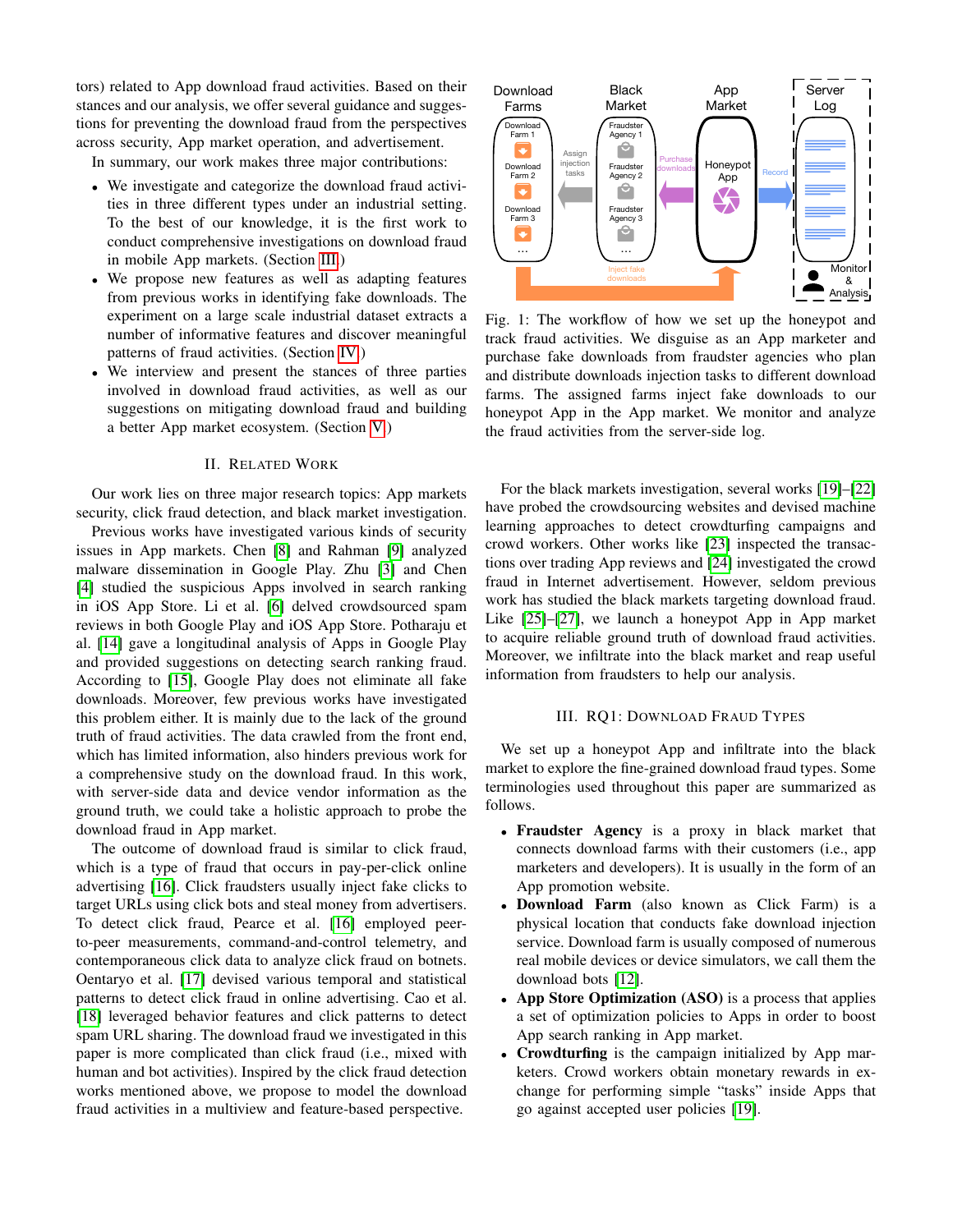<span id="page-2-1"></span>TABLE I: Summary of three download fraud types. They have different goals and employ different attacking approaches.

| <b>Fraud Type</b> | Goal                                        | Target    | Approach          | Price<br>(USD/10k) | Level<br>of Threat | <b>Detection</b><br><b>Difficulty</b> |
|-------------------|---------------------------------------------|-----------|-------------------|--------------------|--------------------|---------------------------------------|
|                   | Boosting front end downloads                | Front end | Automated scripts |                    | Low                | Easy                                  |
|                   | Optimizing App search ranking               | Back end  | Download bots     | 70                 | High               | Hard                                  |
|                   | Enhancing user acquisition & retention rate | App       | Crowd workers     | 1400               | Low                | Very hard                             |

<span id="page-2-0"></span>TABLE II: Comparison between purchased fake downloads injection services on our honeypot App. Portal website: download comes from App market portal website. Update: download comes from updating the App. Null: no download source record.

| <b>Farm Name</b> | Access via | #Downloads | <b>Source</b> | Price(USD/10k) | <b>IP</b> Address | Device ID | <b>Duration</b> (hours) | Date       |
|------------------|------------|------------|---------------|----------------|-------------------|-----------|-------------------------|------------|
| Farm 1           | Website    | 10.000     | Portal site   |                | Distinct          | None      | 12                      | 06/06/2018 |
| Farm 2           | Taobao     | 15.000     | Update        |                | <b>Distinct</b>   | Normal    |                         | 07/31/2018 |
| Farm 3           | OΟ         | 10.000     | Null          |                | <b>Distinct</b>   | Abnormal  | 0.2                     | 08/05/2018 |
| Farm 4           | Website    | 20,000     | Portal site   |                | Distinct          | Abnormal  |                         | 09/15/2018 |

#### *A. Setting Up the Honeypot*

Suspicious Apps involved in massive download fraud are easy to detect when we examine their download traffics. However, it is difficult to identify whether each download of an App is fake or not, since fake downloads usually mix with the legitimate ones. Inspired by setting honeypots in Twitter [\[25\]](#page-7-22) and Facebook [\[26\]](#page-7-24) to acquire the ground truth of fraud activities, we also place a standalone honeypot App  $1$  in the company's App market. We track the activities of download fraudsters from the server-side log, and further dissect their working mechanism along with the information probed from fraudsters.

Figure [1](#page-1-1) illustrates our honeypot setting workflow. Since most of the fraudsters are in the black market, we connect with the fraudster agencies found by searching keywords such as *App promotion*, *App store optimization* and *buy App downloads* on search engines. As Table [II](#page-2-0) shows, we finally contact with fraudster agencies via their websites, e-commerce platforms like Taobao, or online chatting services like QQ. To make sure the honeypot App does not influence the App market regular operation, we set the honeypot App to be inaccessible by users in the App market. Therefore, the server log only has the records of purchased fake downloads. Meanwhile, we are able to monitor various attributes of download fraud activities given access to the server-side data.

After setting up the honeypot, we purchase four download injection services where each of them is asked to inject 10k-20k fake downloads to our honeypot App separately. We select four distinct periods among four months in 2018 to avoid potential bias.

## *B. Fraud Types*

During communicating with fraudster agencies, we observe various kinds of fake downloads injection service. Based on this, we try to categorize those frauds under a unified scheme

and expect a full picture of download fraud activities. Integrating the information from fraudster agencies and our server-side observation, we classify download fraud activities into three major types according to their goals. Table [I](#page-2-1) summarizes their characteristics.

*1) Boosting Front End Downloads:* This type of fraud targets at increasing specific App's download times displayed at the App market web portal and mobile client (a.k.a. front end), which could be tracked by third-party App analytics companies. The displayed download count is a significant indicator for App analytics companies to provide App quality assessments. Thus, a boost in the front end downloads display could help the App gain a better rating. According to fraudster agencies, such fraud is relatively an easy task that could be implemented by automated scripts. Download farms deploy similar injecting techniques in injecting this type of downloads. Such fake downloads are at low cost compared to other two types of fake downloads and only take effect at the front end.

From the server-side log, we find that all purchased fake downloads to the honeypot App fall into this category. Table [II](#page-2-0) shows the main attributes of four purchased download injection services. We could see that fake downloads injected by four farms all have distinct IP addresses but vary in downloading source and device ID. Regular downloads usually come from App market clients on smart devices, while Farm 1 and Farm 4 both inject fake downloads from the App market portal website. The mechanism is simply clicking the honeypot App downloading URL listed at the App market portal website. Moreover, they both fail to generate valid device IDs. Farm 2 can simulate the device ID information, but it injects the fake downloads via repeatedly updating the honeypot App, which is not an ordinary behavior.

*2) Optimizing App Search Ranking:* In App markets, users' search results or App recommendation results will be displayed as lists of ordered Apps to the users. Apps are ranked according to an elaborate algorithm where the amount of App downloads is a crucial feature. The Apps listed at the top

<sup>&</sup>lt;sup>1</sup>The released honeypot App is a gaming App which is the most frequently purchased App according to fraudster agencies.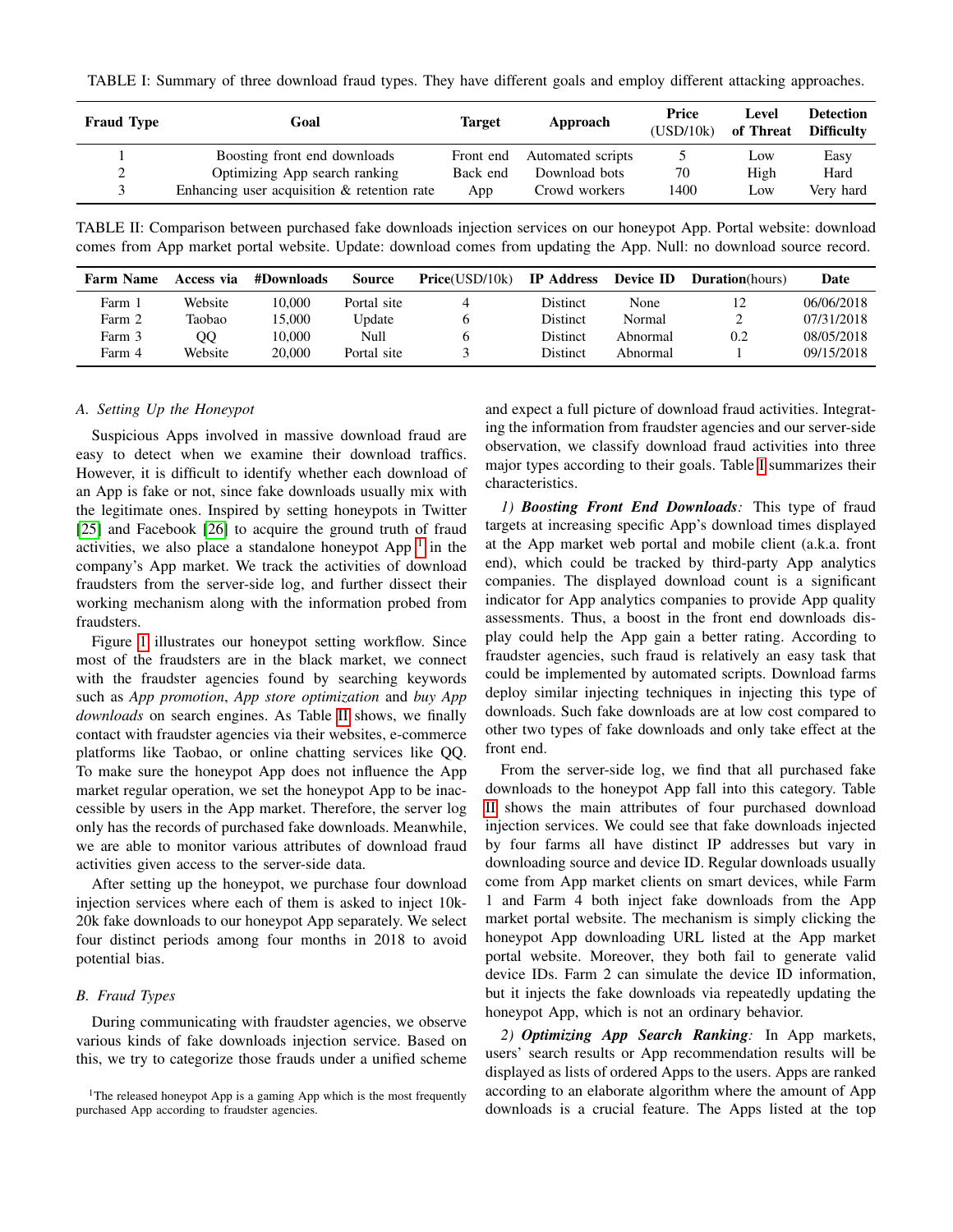of the list are supposed to be the most related target, and have a higher chance to be viewed and further downloaded by users. Thus, boosting an App's ranking order could increase App discovery and organic downloads. However, according to our investigation, the first type of download fraud targeting the front end display has little effect on the company's App ranking system. To mislead the App ranking system and thereby increase the app exposure rate, the second type of download fraud injects more "genuine" downloads to server logs. Specifically, download farms employ download bots with more advanced attacking techniques to inject fake downloads. Those camouflaged downloads are usually considered as genuine downloads.

From the information probed from fraudster agencies, injecting legitimate-like fake downloads is usually a part of App Store Optimization service, and it would cost at least 300 US Dollars for our honeypot App. Purchasing such ASO service to our honeypot App incurs a large budget and is a time-consuming process. Meanwhile, we are informed that all injected downloads come from download bots, which are not real devices and may contain irregular device vendor flags. To examine the hypothesis, we make use of the device vendor flag and experiment with server-side logs. More details are discussed in Section [IV.](#page-3-0)

<span id="page-3-1"></span>

Fig. 2: The distribution of (a) categories of Apps that solicit crowdturfing services; (b) post-install crowd tasks requiring user engagement.

*3) Enhancing User Acquisition & Retention Rate:* While the first two types of download fraud aim at cheating the App market with fake App downloads, the last type is of large difference, which focuses on the App itself. Its goal is to increase or keep user acquisition & retention rate mostly for business purposes, such as achieving the product KPIs to attract investments. This type of fraud is more complex and adopts crowdturfing attack to manipulate target Apps.

The crowdsourcing tasks are commonly published on crowdsourcing websites (a.k.a. App trial platforms). Any user with a smart device can register as a crowd worker on the website and seek the task they would like to do. After the required task is done, the platform would pay crowd workers monetary reward. Since most fraud activities of this type are executed inside the Apps, and it produces only a few amounts of new downloads, its threat to App markets is much lower than the first two types of fraud. From App market server-side log, such download fraud activities are extremely difficult to track, since the behavior of crowd workers inside App market is almost the same as regular users.

To get a sense of this type of fraud, we crawl information from sixteen App trial platforms in China. Figure [2](#page-3-1) summarizes the collected information. Figure [2a](#page-3-1) indicates that more than half of the plagiarism Apps are Finance and Game Apps because they can monetize users. The Apps in Tools usually integrate with many mobile advertisements, which makes Tools become the leading category purchasing such fraud service. According to Figure [2b,](#page-3-1) Registration and Daily signing in correspond to user acquisition and retention. The post-install tasks like reposting news, adding bank accounts, and playing games are personalized requirement from App marketers, which are related to KPIs. The price of the crowdturfing task depends on its complexity. In general, its average cost is much higher than the first two types of download fraud.

## IV. RQ2: IDENTIFYING FAKE DOWNLOADS

<span id="page-3-0"></span>Setting up honeypot helps us capture the evidence of the first type of download fraud activity, and further figure out the multiple facets behind the fake downloads. According to our analysis in Section [III:](#page-1-0)

- The records of the fake downloads injected by the first type of download fraud have distinct differences from other download records. Those fake downloads could be easily determined and filtered with the Source and Device ID information, as shown in Table [II.](#page-2-0)
- The third type of download fraud involves multiple factors across the App markets. We will discuss the approaches to mitigate it along with the stances from different parties in App market ecosystem in Section [V.](#page-5-0)

For the second type of fraud, the information we obtained from the download agencies and the third-party reports indicates that it is the most prevalent download fraud type in mobile App markets [\[4\]](#page-7-2), [\[13\]](#page-7-11), [\[15\]](#page-7-14). However, previous works are unable to address the problem from a holistic view due to the data limitation and lack of ground truth [\[3\]](#page-7-12), [\[4\]](#page-7-2). For this reason, with the access to server-side data, we attempt to discover useful features that could spot the bot-generated downloads, and give an in-depth analysis of the second type of download fraud in this section.

# *A. Ground Truth & Data Collection*

According to the fraudster agencies, the second type of download fraud is executed by bots controlled by download farms. However, those bots are not able to simulate device IDs produced by smartphone vendors. Also knowing that more than 90% of total App downloads in the company's App Market are from smartphones produced by the company, a download record from a non-vendor device is very suspicious. Therefore, we could utilize the vendor flag in the download logs as the ground truth to help us identify the bot activities.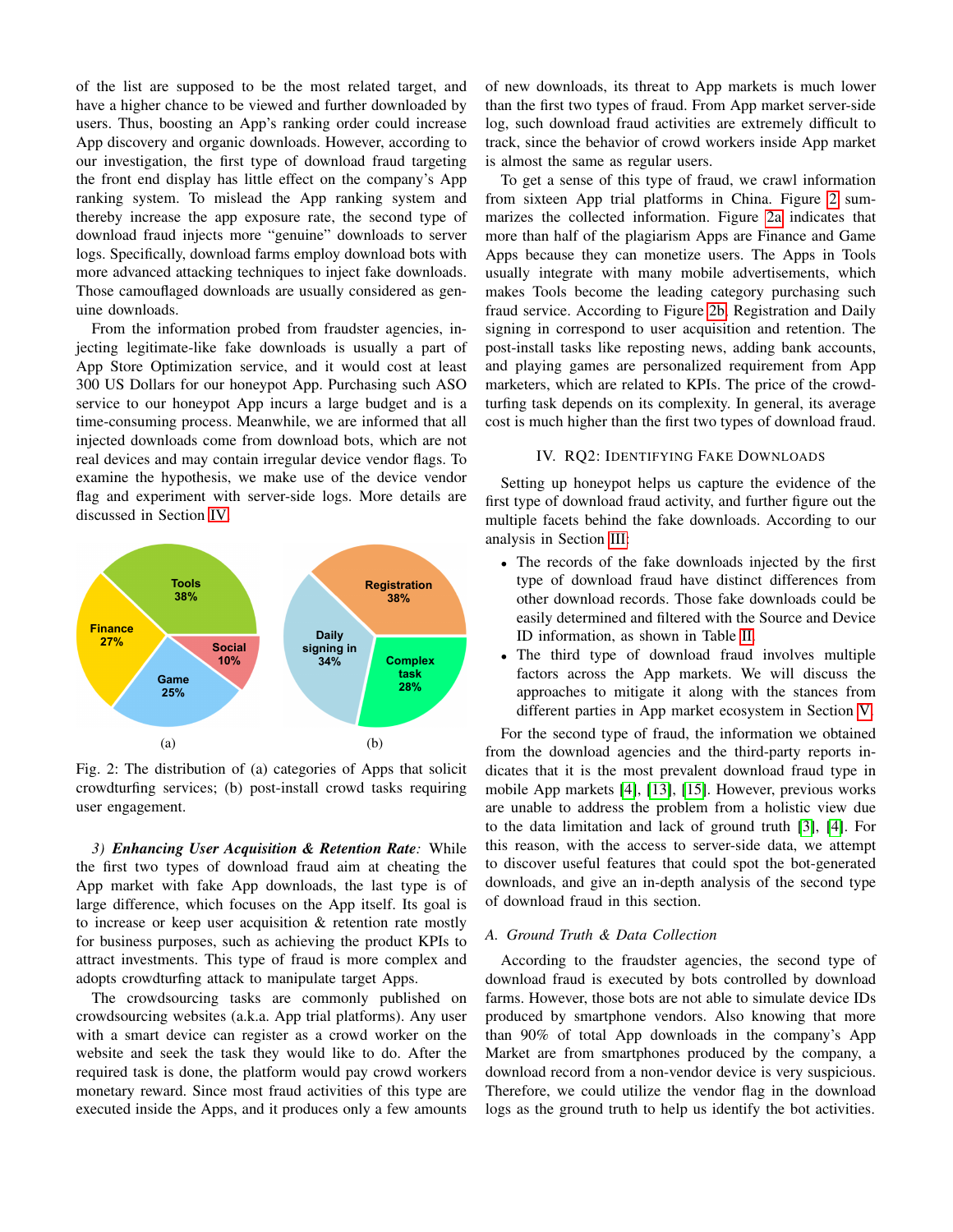<span id="page-4-0"></span>

Fig. 3: Selected features of a unique download record from server log. The relative importance is calculated according to Gini Index. New device? or New App? represents whether the App or device is released or first activated within one week of the record timestamp.

We define the *negative download record* (*normal download*) as the download record of vendor-verified device. We consider App with more than 50% of downloads from nonvendor devices during the experiment period as the *suspicious App* involved in download fraud activities. The *normal Apps* are Apps whose downloads are all originated from vendorverified devices. Then, all download records of the suspicious Apps during the experiment period are regarded as *positive download records* (*suspicious downloads*). By doing so, we could ensure that positive samples contain bot records and extensive data for a valid study.

By sampling over billions of server-side download records in ten random days among six months, we could conduct an accurate quantitative analysis without potential bias. Our final experiment dataset includes around one million positive records and nine million negative records, which covers more than half a million Apps. We strictly obey the privacy protection policies when collecting the data. All device IDs and IP addresses are encrypted with hash codes. Therefore, the dataset contains no personal information and is completely anonymous.

#### *B. Feature Selection & Validation*

With the ground truth data, we aim to discover features that could identify fake downloads efficiently. Moreover, we would like to validate the effectiveness of features proposed by the state-of-the-art works. To facilitate future analysis under the industrial environment, the selected features should be interpretable as well. According to the intuition above, we decide to design features based on server-side data, previous works, and information from fraudster agencies.

Each record in the download log has the metadata of one download action (e.g., device ID, App ID, timestamp). We could query more metadata and statistical metrics of devices and Apps from other server-side logs via device ID and App ID. According to previous work modeling behavior anomalies [\[18\]](#page-7-17), [\[28\]](#page-7-25), we harness the statistical metrics such as *#Avg.&Total downloads of all Apps* to model general download behavior and *#Avg.&Max. downloads/hour* to model the burst in download traffics. Besides behavior features, we also select App metadata, like *App category*, and *App rating* which probably can distinguish suspicious Apps from regular ones [\[3\]](#page-7-12), [\[5\]](#page-7-3). According to prior works on click fraud detection [\[17\]](#page-7-16), bots inside the same group are supposed to share the same IP address. Thus, we use *#Max.&Avg. downloads/IP* to model it.

From the download farms, we are informed that the second type of download fraud usually targets new Apps and could simulate regular user behavior like searching and viewing Apps before hitting the download button. Along with other server-side data which is supposed to be as signals of bot activities (search, view, download from clients), we add *New Features* shown in Figure [3.](#page-4-0)

To evaluate the capability of selected features in identifying fake downloads, we use Gini Impurity to calculate feature importance [\[29\]](#page-7-26). Figure [3](#page-4-0) shows the normalized relative importance of the selected features. From the feature importance ranking, we have the following observations and conclusions:

- The most informative feature *New device?* indicates that download bots usually reset their device IDs after one download action. Because it is difficult to determine the suspiciousness of a new device with no history record.
- App rating and App category are two other top informative features. It reveals that the Apps involved in download fraud activities are different in attributes from regular Apps. More details are discussed in Section [IV-C.](#page-5-1)
- Many Apps involved with download fraud are new released Apps. It reflects the intention of App marketers to purchase fake downloads to facilitate their App launching.
- Except for the first device feature, most of the App download statistics features reveal more signals than device behavior features in identifying fake downloads.
- App statistics like installations, views, searched times, and client downloads help distinguish the abnormal traffics. It validates our assumptions when selecting those features.
- Most of the device behavioral features and IP-based features have little contribution to the classification task. It contradicts to our early assumptions, showing that the download bots can indeed simulate regular users' behavior very well, which is similar to the observation on social spambots in previous study [\[30\]](#page-7-27).
- The total searching times of bots are similar to regular users. It indicates that bots could emulate the searching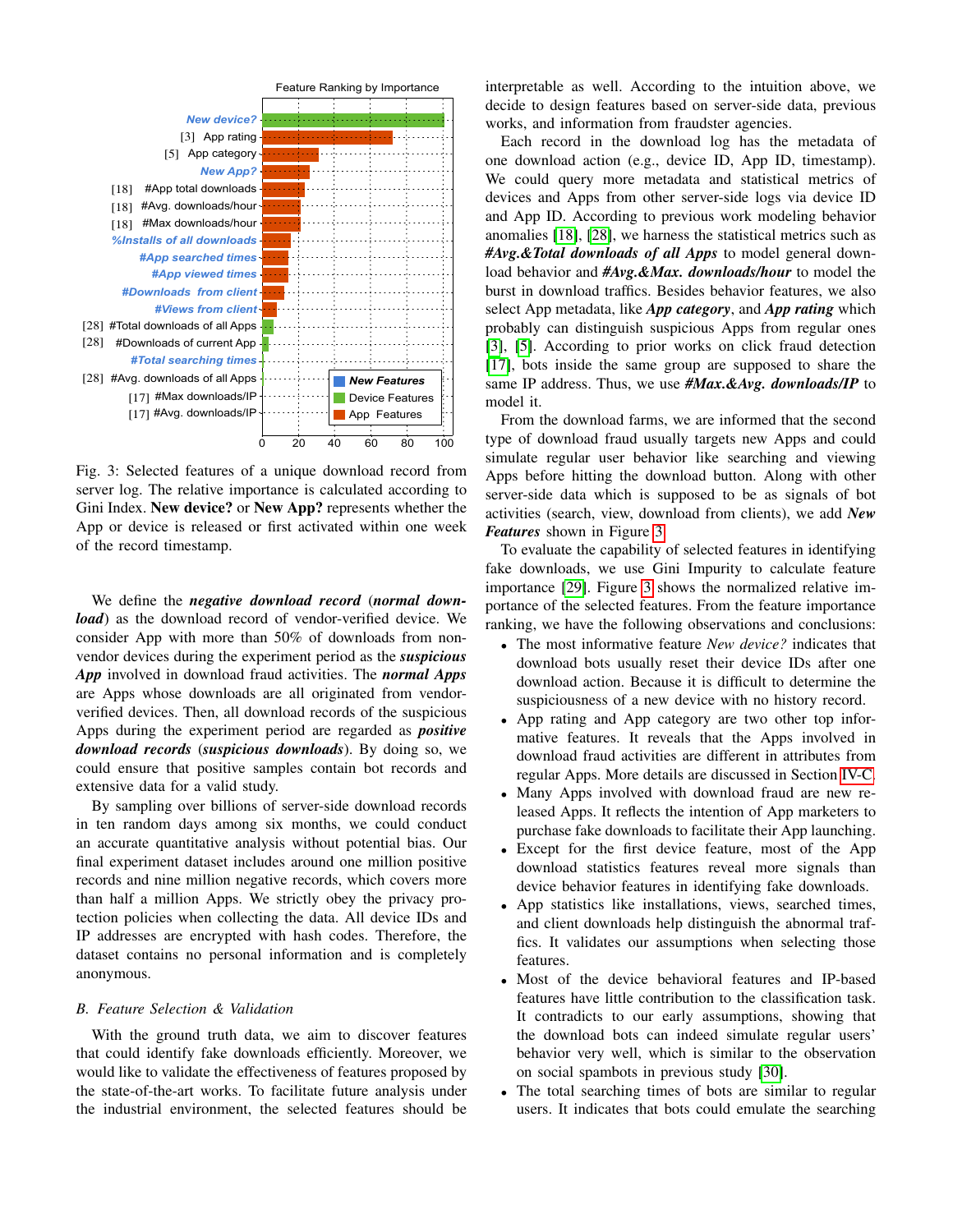behavior of regular users. Meanwhile, suspicious Apps have higher searched times than regular Apps. Both of them reflect that the fraudsters engaged in the second type of download fraud aim to manipulate the app search ranking in an imperceptible way.

To further validate the performance of selected features, we feed different types of features into XGBoost which is an efficient tree boosting based classifier [\[31\]](#page-7-28) and test them on a separated validation dataset collected on January 2019.

Table [III](#page-5-2) shows the testing result. We note that the device features set could identify more fake downloads, but it has a lower precision, which means it classifies more regular downloads as fake. A high false positive rate will make the legitimate app marketers compromise mobile App markets, and may further reduce the markets' revenue. Though the features proposed by us cannot beat the performance of previous features, aggregating all features together could hit 100% among all metrics. It validates the rationale behind our feature selection.

<span id="page-5-2"></span>TABLE III: Testing results of different types of features with XGBoost.

| <b>Feature Type</b> | <b>Precision</b> | Recall | F1    | <b>AUC</b> | Accuracy |
|---------------------|------------------|--------|-------|------------|----------|
| Device              | 0.955            | 0.988  | 0.963 | 0.977      | 0.992    |
| App                 | 0.978            | 0.972  | 0.976 | 0.965      | 0.993    |
| <b>New</b>          | 0.974            | 0.940  | 0.951 | 0.969      | 0.993    |
| Previous            | 0.974            | 0.977  | 0.975 | 0.996      | 0.987    |
| All                 | 0.994            | 0.992  | 0.993 | 0.998      | 0.997    |

## <span id="page-5-1"></span>*C. Comparative Analysis*

To gain a more in-depth insight into the second type of download fraud, we conduct a comparative analysis between fraud bots/Apps and regular users/Apps with the identified fake downloads and suspicious Apps.

With the XGBoost classifier above, we have identified more than one hundred suspicious Apps among all apps in the company's App Market from June 2018 to December 2018. Figure [4a](#page-6-0) shows the category distribution of fraud Apps comparing with the overall category distribution among all Apps across the App market. Notably, Finance and Game Apps account for more than half of the suspicious Apps, while these two kinds of Apps only take up to 15% among all Apps in the App market. We consider Game and Finance Apps have more potential in monetizing users, which makes a significant amount of profit. This profit leads to the interests in soliciting download fraud campaigns. The observation is consistent with information probed from fraudster agencies.

As a critical metric in App market, App rating also attracts our great interest. Fig [4b](#page-6-0) shows the rating distribution of suspicious Apps comparing with normal Apps across the App market. Normal Apps and suspicious Apps have different rating distributions. The mode and mean of normal App ratings are both in the range 2-3 and 3-4, while the mode and mean value of suspicious Apps are in 4-5. A significant portion of the extreme positive ratings of suspicious Apps validates the conclusion of Zhu et al. on ranking fraud detection [\[3\]](#page-7-12). It demonstrates that download fraud usually comes with rating manipulation, and they aim to fool the App ranking algorithms via manipulating App downloads and ratings.

In the perspective of the download activities, we plot the normalized hourly download times of fake downloads and normal downloads in Figure [4c.](#page-6-0) Intuitively, regular users have less activity during the resting time, so there is seldom downloads occur during this period. On the other hand, bots do not have resting time, and their download activities are relatively steady throughout the day. The different distribution further proves that fake downloads of the second fraud type are generated by bots.

There are two more interesting phenomenons we find while analyzing the suspicious Apps. The first one is that not all anomalies are fraudulent. We find some Apps with downloads burst during a short period are actual at their promotion phases. From Google Trends<sup>[2](#page-0-0)</sup>, the App searching trends are consistent with their downloads traffic. It indicates that the traffic spikes may be made by other promotion channels outside App markets. A similar phenomenon has been observed in userreview social networks as well [\[32\]](#page-7-29). Another observation is that the categories suffering from download fraud vary with time. For example, a large amount of sports betting Apps involved in download fraud are identified during the 2018 FIFA World Cup. While, in December 2018, there are only a few amounts of sports betting Apps filtered by our detectors.

The comparative analysis validates the observation from the previous works and our intuition in designing features discriminating the second download fraud type. It also gives us hints on mitigating such type of download fraud which is discussed in the following section.

## V. RQ3: STANCES AND SUGGESTIONS

<span id="page-5-0"></span>There are in total of three parties involved in the attack and defense campaign of download fraud. *App marketers* have the demand in fake downloads, *fraudster agencies* can arrange to inject fake downloads to satisfy such demands, and app *market operators* suffer from the generated fake downloads. In this section, we first present the stances of three parties probed by us, which help us understand why fake downloads flood in the App markets. Then, we provide suggestions for App market operators on how to mitigate download fraud activities and foster a better App market ecosystem.

# *A. Stances of Three Parties*

*1) App Marketer:* For App marketers, we are more interested in why they purchase fake downloads from download agencies instead of promoting their Apps via advertising on the App market. We interview four anonymous App marketers who have purchased the fake downloads. They indicate that not all Apps are eligible to advertise on the App market; purchasing fake downloads has less cost than advertising which only brings a slightly better effect.

<sup>2</sup><https://trends.google.com>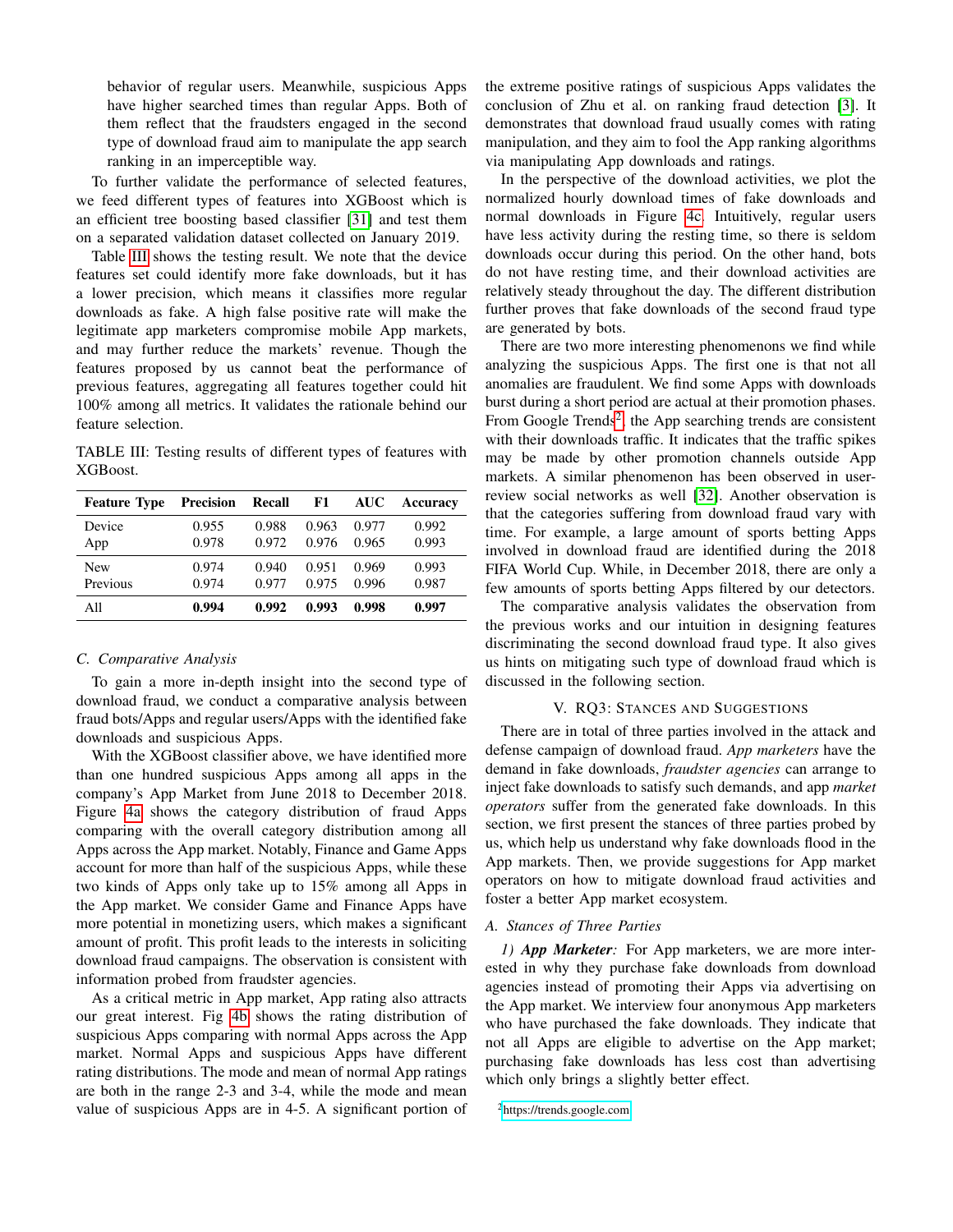<span id="page-6-0"></span>

Fig. 4: Characteristics of suspicious Apps and downloads comparing with normal Apps and downloads. (a) App category distribution of suspicious Apps versus normal Apps; (b) rating distribution of suspicious Apps versus normal Apps; (c) suspicious downloads traffic versus normal downloads traffic in a day.

For the crowdturfing fraud, App marketers sometimes use fabricated user acquisition statistics generated by crowdturfing to meet the KPI and cheat the investors. Though legitimate advertisement has a relatively lower cost, it has a more variable conversion rate compared with directly hiring crowd workers to complete elaborate tasks devised by marketers.

*2) Fraudster Agency:* Fraudster agencies provide various kinds of services related to App promotion, and most of them are irregular. For the first type of download fraud, fraudster agencies list different prices for different App markets. It suggests that different App markets have different levels of anti-fraud approaches.

Some fraudster agencies offer an App promotion service bundle called App Store Optimization (ASO). They devise a personalized optimization plan based on the current operation status of an App. ASO is a joint venture between fraudster agencies and App marketers. Such type of service could bring stable cash flow to fraudster agencies and preserve considerable statistics of Apps. We also find some fraudster agencies operate like legitimate IT companies. It illustrates that most of today's download fraud activities become a part of an App's regular promotion tactics.

*3) Market Operator:* We interview two anonymous operators from non-vendor Android App markets. They claim that the continually evolving fraudsters can easily evade rule-based filtering methods. Fixed thresholds of filtering rules usually result in a high false negative rate, since they only model partial aspects of fraud activities. The market operators only focus on the techniques to filter fraud activities, but seldom think about the way to mitigate fraud activities according to their intentions.

It is worth noting that the interviewees deem that, in some ways, the fake downloads are not 100% negative. They consider a proper amount of fake downloads would make the App markets thriving and motivate the users' interests in downloading Apps.

## *B. Suggestions for Market Operators*

According to our previous analysis, we propose five suggestions from A to E on mitigating download fraud for App market operators and other social platforms suffering from similar fraud activities.

- Adapting the agility of fraudsters. Due to the continually evolving fraud techniques in the wild, it is better to design an effective and efficient detector, which could detect fraud activities in real time and filter fake downloads immediately. Unsupervised anomaly detection model plus human inspection is a feasible solution in practice. Together with fixing the security breach of the App market system, these approaches will enhance the robustness of the App market ecosystem and reduce its vulnerability as well.
- Building behavior signature databases. Our analysis results in previous sections manifest that most of the fraudsters adopt device ID and IP address resetting techniques during injecting fake downloads. Plus the prevalence of cloud services and IPv6 protocols, IP&ID blacklisting is no more a valid method to filter bots and fake devices. We also show that rule-based algorithms are vulnerable to attacks. The market operators need to build and update their behavior signature databases, which store the verified suspicious behavior patterns.
- Crafting diversified anti-fraud mechanisms. Our investigation in this work reveals the sophisticated intentions behind download fraud campaigns. Beyond this, there are many external factors causing abnormal traffics. Therefore, the anti-fraud system should consider the motivation of app marketers soliciting fake downloads from multiple views. For different fraud type, a personalized detector would capture more fraud activities and reduce the false positive rate.
- Devising fine-grained advertisement services. A reasonable App promotion mechanism and advertisement bidding system will attract more App marketers to choose legitimate promotion channels instead of cheating. For